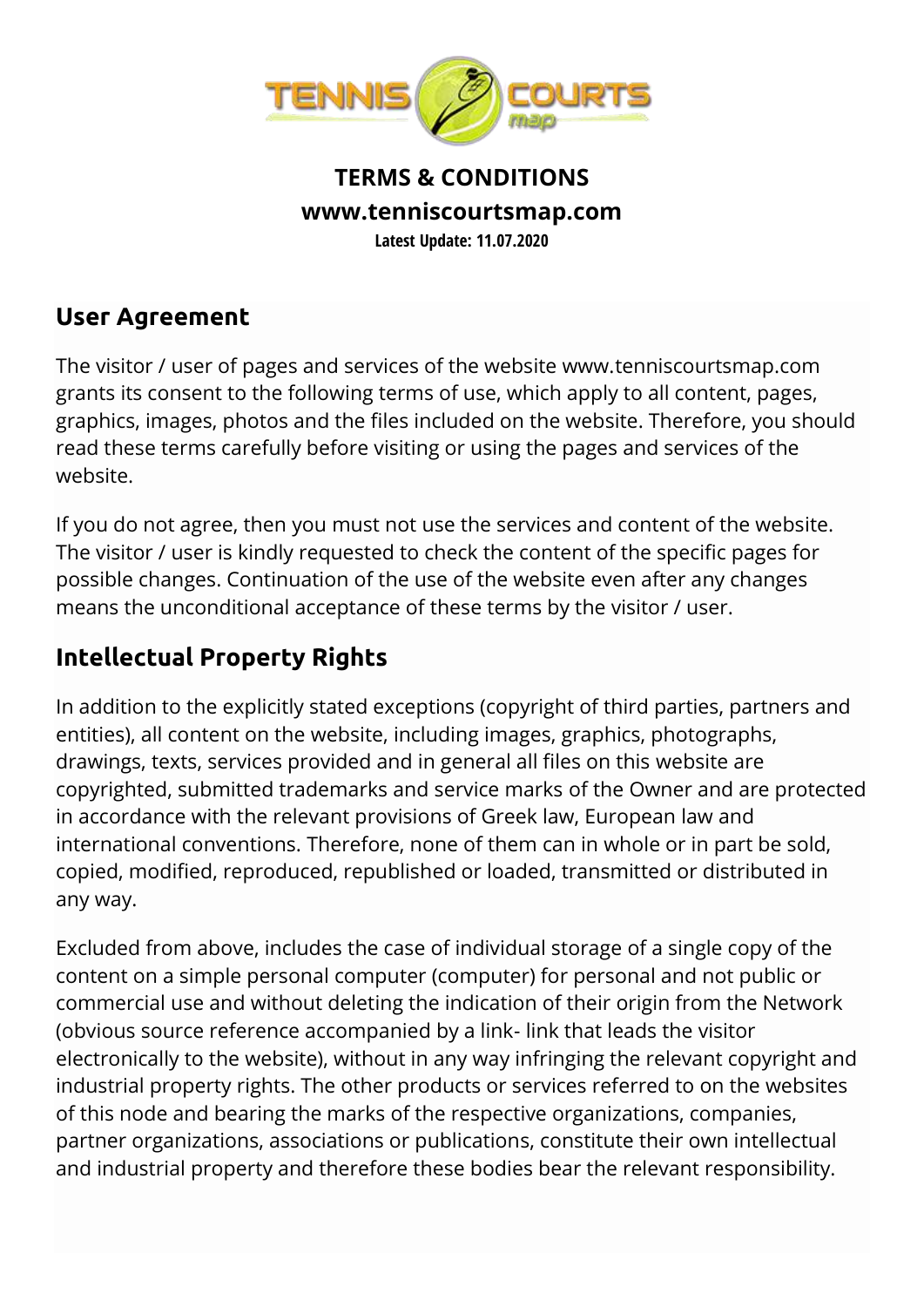# **Visitor / User Responsibility**

The visitor / user of the pages and services of the website assumes responsibility for any damage caused to the Owner by misuse or unfair use of the relevant services.

# **Limitation of Owner Liability**

The content of the website are provided "as is" without any warranty expressed or implied in any way. To the maximum extent and in accordance with the law, the Owner denies all guarantees expressed or implied, including, but not limited to, those that imply marketability and suitability for a particular purpose.

The Owner does not warrant that the pages, services, options and content will be provided without interruption, without errors and that errors will be corrected. Also, the Owner does not guarantee that the same or any other related website or the "servers" through which they are made available to you, are provided to you without "viruses" or other harmful software.

The Owner does not in any way guarantee the accuracy, completeness or availability of the contents, pages, services, options or their results. The cost of any corrections or services is a liability of the visitor / user and in no case by the Owner.

#### **Non-adherent Advice**

The content and information contained in the Website is an offer to the visitor / user of the Website and to the Community of Internet Users in general and may in no way be construed as investment, financial, tax, legal or any other form of advice. in no way conceal any such relationship between counselor and client or incitement to do business or non-specific acts.

The Owner undertakes the collection, processing and distribution of its content, but in no way guarantees its completeness, completeness, adequacy and general suitability and the absence of possible errors and much more due to its particularly large volume, as well as of participation and third parties (natural or legal persons) during its primary production and collection. Therefore, the visitors / users of the website, may use its services on their own initiative, assuming the relevant responsibility for cross-referencing the provided information with their sources.

# **URL Links to other websites**

The Owner does not control the availability, content, privacy policy, quality and completeness of the services of other websites and pages to which it refers through "URL links", hyperlinks or advertising banners. Therefore, for any problem that arises during their visit / use, you must contact directly the respective websites and pages, which bear the relevant responsibility for the provision of their services.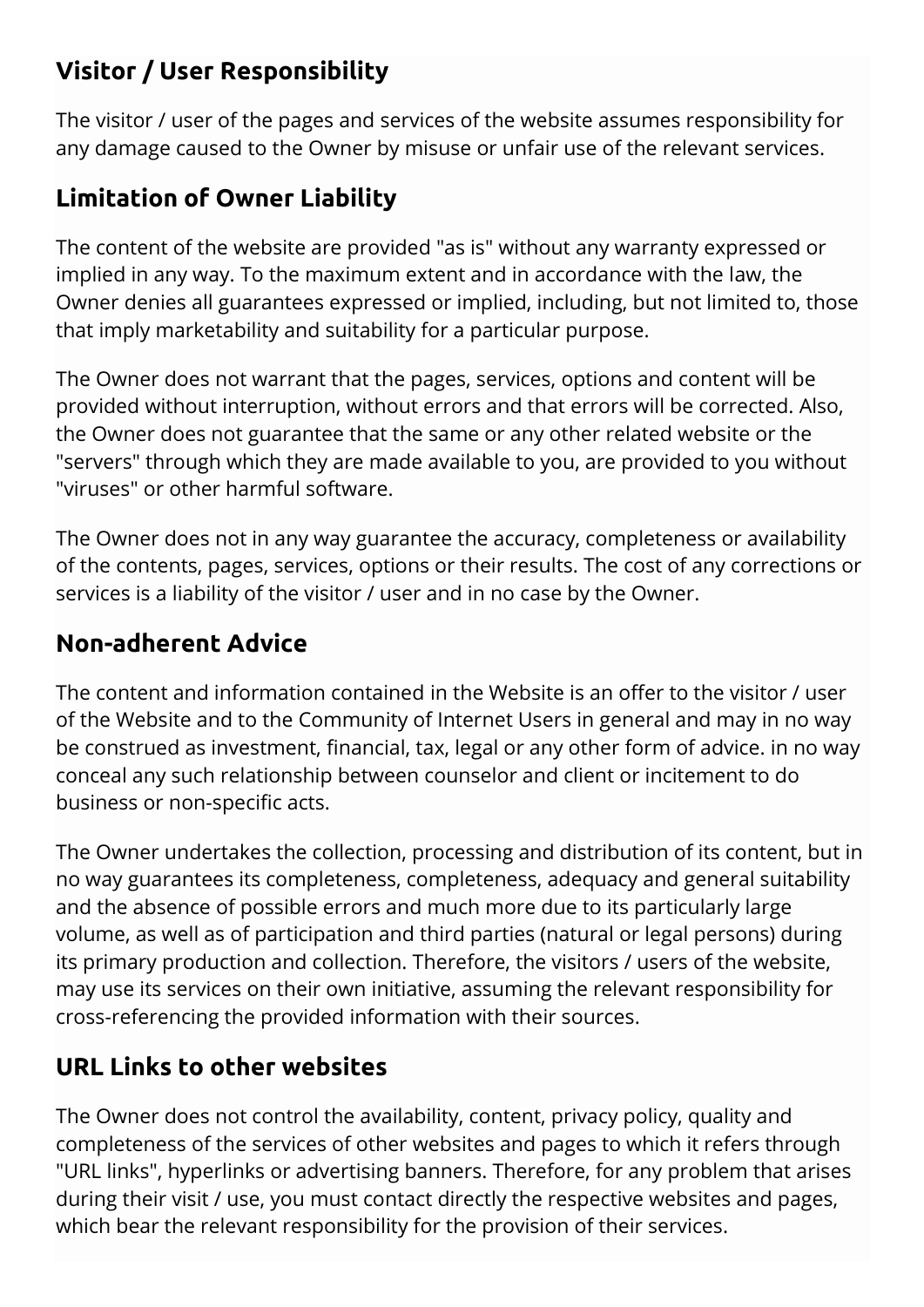Under no circumstances should the Owner be construed as endorsing or accepting the content or services of the websites and pages to which it refers or is affiliated with them in any other way.

The website may contain any information material from other pages of the Internet. The Owner does not necessarily endorse the content of these pages or the information, material, products or services contained or accessible through these pages. The risk of access and use by the user of those pages, including information, material, products and services collected there, are the sole responsibility of the entire user.

# **URL Links towards the Owner**

"URL Links" to the website are only allowed to its homepage and not to the pages that have (possibly) a password, unless there is an explicit agreement between the Owner and the entity referring to it. After all, these "ties" should only be created through hyperlinks and not through images.

# **IP Address**

The IP address through which the PC has access to the Internet and then to the website, is recorded and used exclusively for the collection of statistical data related to the monitoring of its traffic.

#### **Newsletters**

The Owner may occasionally send e-mails to the users of the Website, who, upon their notification, are presumed by the Owner to have given their consent to the sending of such e-mails during their registration-subscription. Users may withdraw from these email catalogs by sending an email to info@tenniscourtsmap.com which will contain only the word "unsubscribe" in the message body.

The newsletters that the visitor / user of the services of the website receives upon registration-subscription in the recipient lists are the intellectual property of the Owner and are therefore protected by the relevant provisions of Greek law and international conventions.

The Owner reserves the right not to register a person in the recipient lists or to delete him from them.

#### **Applicable Law and other Terms**

The above terms and conditions of use of the website, as well as any modification, change or alteration of them are governed and supplemented by Greek law, the law of the European Union and the relevant international conventions.